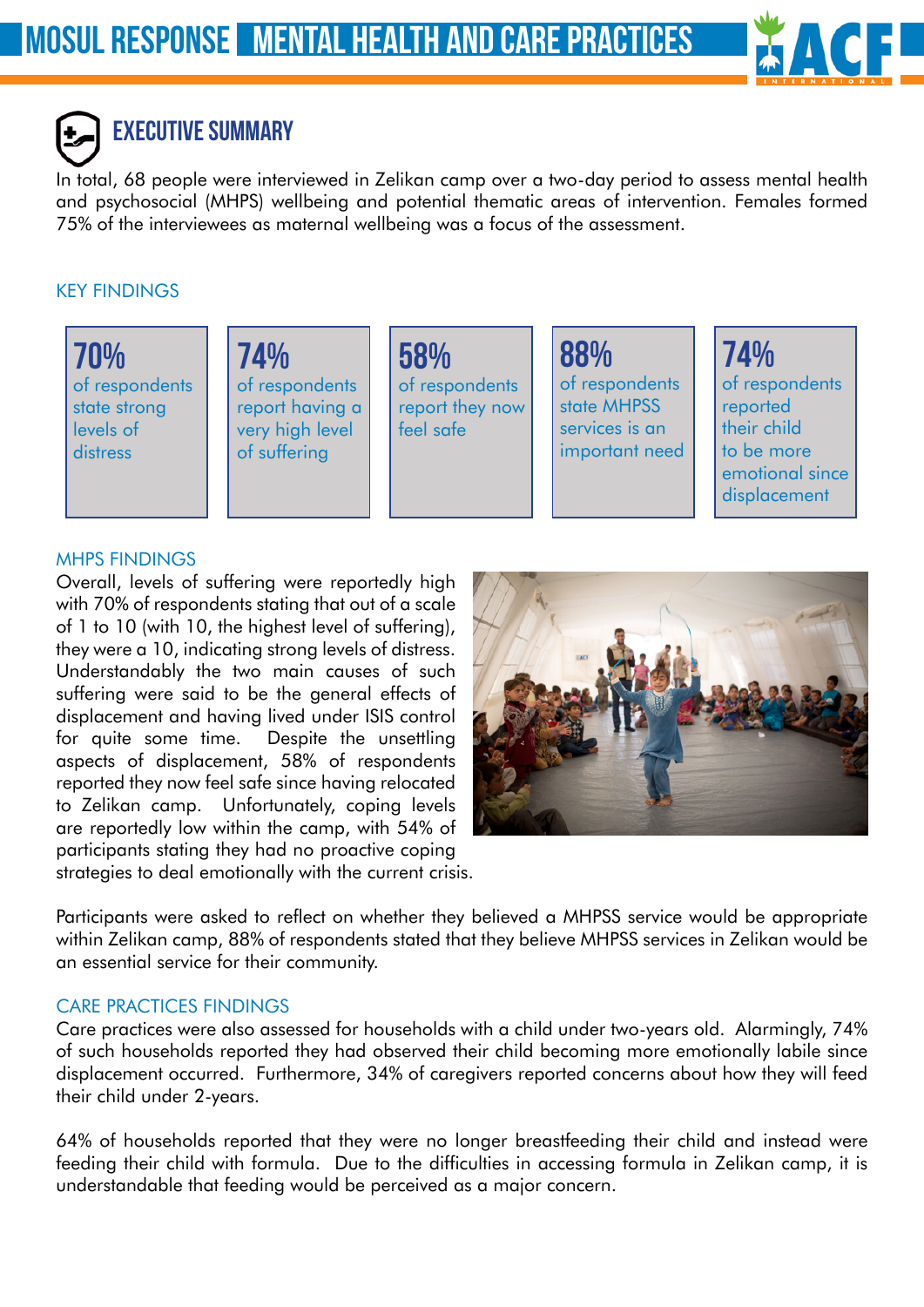

## **METHODOLOGY**

The assessment team was composed of one male and three female staff. All team members were trained in psychosocial work or were qualified psychologists. Data was collected over a period of two days with 68 people interviewed in total. The assessment team began at the entry of the camp and in pairs of two worked their way up towards the end of each row of tents. Potential participants were explained the purpose of the assessment, and how data would be used. Confidentiality of responses was assured, and no identifying information was collected. Participation was entirely voluntary. Assessments were conducted in the respondents' tent to assist with ensuring privacy. Limitations to privacy existed though, as at times it was difficult to ensure no other family members of the beneficiary entered the tent. The assessment form can be found in Appendix 1.

## **DEMOGRAPHICS**

- 68 people were interviewed
- 51 (75%) females and 17 (25%) males
- Ages ranged from 13 to 84 years old
- The mean age of respondents was 39 years
- 34% stated they were from a female headed household
- • 49% of households interviewed, had a pregnant woman or a child under 2 years old.
- The age of the mothers (of an under 2-year old child) ranged from 15 years to 30 years.
- 22% identified as living with a person with a disability

#### Reported Psychosocial distress

The three most common words used to define respondents current feelings following displacement were; tired (40%), suffering (10%) and fear (10%). Interestingly, 10% of respondent reported feeling good, stating the main reason for their positive mood was because they feel safe now that they have reached Zelikan camp. One respondent tellingly said "we are free now, free from the constant suffering".

The suffering scale was used to measure levels of distress within the community. The suffering scale is ranked from 1-10 and visually depicts the level of distress an individual experiences. Overall 74% identified as being a score ranging from 8 to 10 (out of 10) on the suffering scale which indicates they report to experience the highest level of distress.

When asked what the main causes of suffering were, the majority of respondents said their distress was due to the general effects of displacement, namely having limited food and money (47%) and that much of distress is due to having lived under ISIS control with persistent fears for their safety (34%).

Participants were asked how the living conditions on Mosul have impacted upon their daily life. The majority of respondents, 59% stated that their financial situation and educational opportunities have suffered the most, 22% reported the main impact has been psychological, stating that they feel "emotional and tired".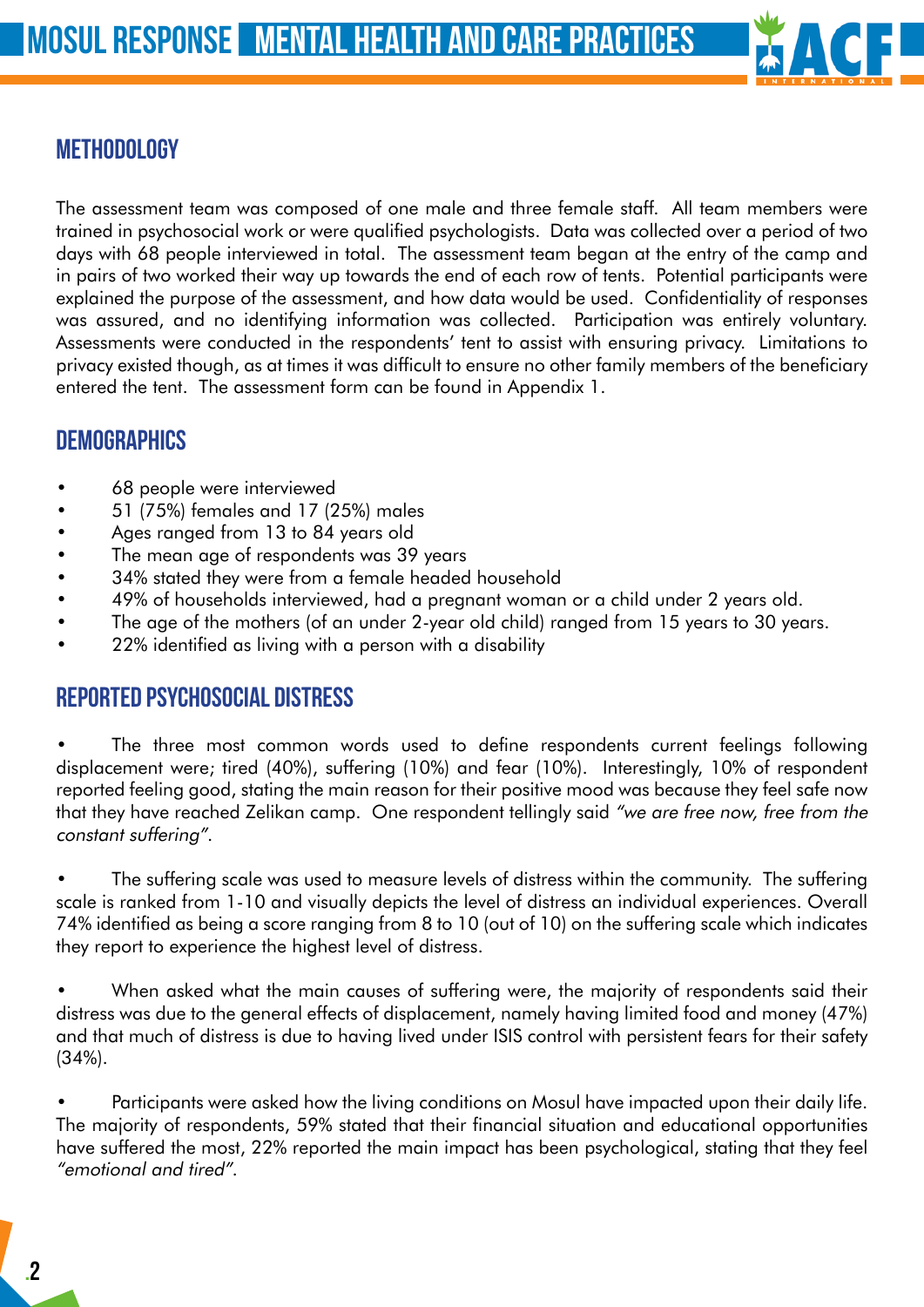

When asked how the displacement is impacting respondents now, the vast majority stated that displacement has improved their situation because they now feel safe (58%), 15% of respondents stated that they were finding it difficult to cope with the conditions of the camp (sharing latrines, reported problems with access to food and some complaints on water quality), 12% stated that they feel unstable and cannot plan for their future, and 9% stated they simply "lost everything", with one participant stating "we lost everything, we had a nice, big, home, it was our life, and now we have nothing but the clothes on our back". Three percent stated they do not feel safe in the camp, and another 3 percent said they were traumatised by the displacement (as many reported having seen acts of war when fleeing). One respondent stated "we left at 3am and walked for so far, we saw dead bodies and heard explosions, I can't escape these sounds and sights, they followed me".

Participants were asked who they believed were the most vulnerable, and suffering the most in the community. The majority of respondents (23%) stated pregnant women, the disabled and the elderly were among the most vulnerable, and 21% said children were most vulnerable. Women were identified as most vulnerable by 18% of the respondents, and widows (and female-headed households in general) were identified as especially vulnerable by 15%.

## Resilience Factors / Coping Strategies

Respondents were asked about their abilities to adapt helpful coping strategies to cope with the current crisis. In general, it was found that coping strategies were very poor. 34% of respondents stated that they were coping by bonding with the community members around them and supporting each other – which demonstrates a healthy coping mechanism. On the other hand, the majority of respondents (38%) stated they "just have to cope" with no ability to mention any proactive, helpful strategies. Sixteen percent of respondents stated clearly that they were not coping and didn't know how, one respondent clarified, "How do you cope with this? I don't know how I can forget everything that I have experienced, I feel discarded, like I don't belong anywhere anymore". 12% stated that the feel good for now, because they are safe.

Familial support is very strong, with 94% saying they are supported by their family. The remaining 6% either said they did not have a good relationship with their family, or that they had lost their family during displacement.

Respondents were asked if they believed there are people in the camp who would need psychological or psychosocial support. 88% of respondents believed that there were some persons within the camp who were in need of MHPSS. When asked if community members would attend MHPSS services offered by NGOs, 78% said they believed people would as they said "people are in need" of this type of support and "suffering psychologically". One respondent pointedly said, "We need support to forget these things that we have faced, we all need this support, we need help to heal in our hearts and minds".

## Care Practices

Questions regarding care practices were only asked for households that had a child under 2 years old.